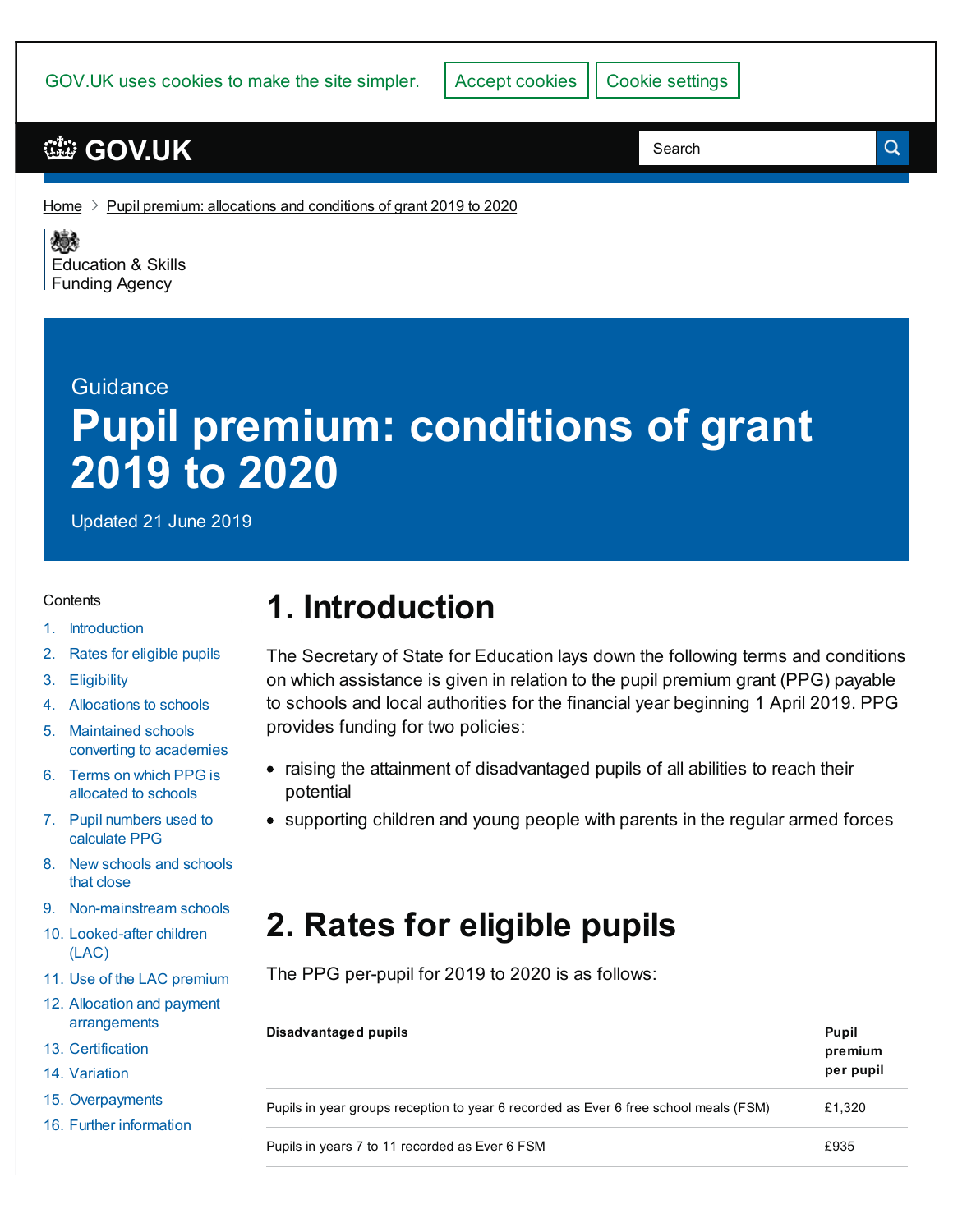Looked-after children (LAC) defined in the Children Act 1989 as one who is in the care of, or £2,300 provided with accommodation by, an English local authority

Children who have ceased to be looked after by a local authority in England and Wales because of adoption, a special guardianship order, a child arrangements order or a residence order £2,300

| Service children                                                                                                                             | <b>Pupil premium</b><br>per pupil |
|----------------------------------------------------------------------------------------------------------------------------------------------|-----------------------------------|
| Pupils in year groups reception to year 11 recorded as Ever 6 service child or in receipt<br>of a child pension from the Ministry of Defence | £300                              |

## <span id="page-1-0"></span>**3. Eligibility**

#### **3.1 Ever 6 free school meals**

The pupil premium for 2019 to 2020 will include pupils recorded in the January 2019 school census who are known to have been eligible for FSM since May 2013, as well as those first known to be eligible at January 2019.

#### **3.2 Children adopted from care or who have left care**

The pupil premium for 2019 to 2020 will include pupils recorded in the January 2019 school census and alternative provision census, who were looked after by an English or Welsh local authority immediately before being adopted, or who left local authority care on a special guardianship order or child arrangements order (previously known as a residence order). These are collectively referred to as post-LAC in these conditions of grant.

#### **3.3 Ever 6 service child**

For the purposes of these grant conditions, Ever 6 service child means a pupil recorded in the January 2019 school census who was eligible for the service child premium since the January 2014 census as well as those recorded as a service child for the first time on the January 2019 school census. The grant will be allocated as set out below. Where national curriculum year groups do not apply to a pupil, the pupil will attract PPG if aged 4 to 15 as recorded in the January 2019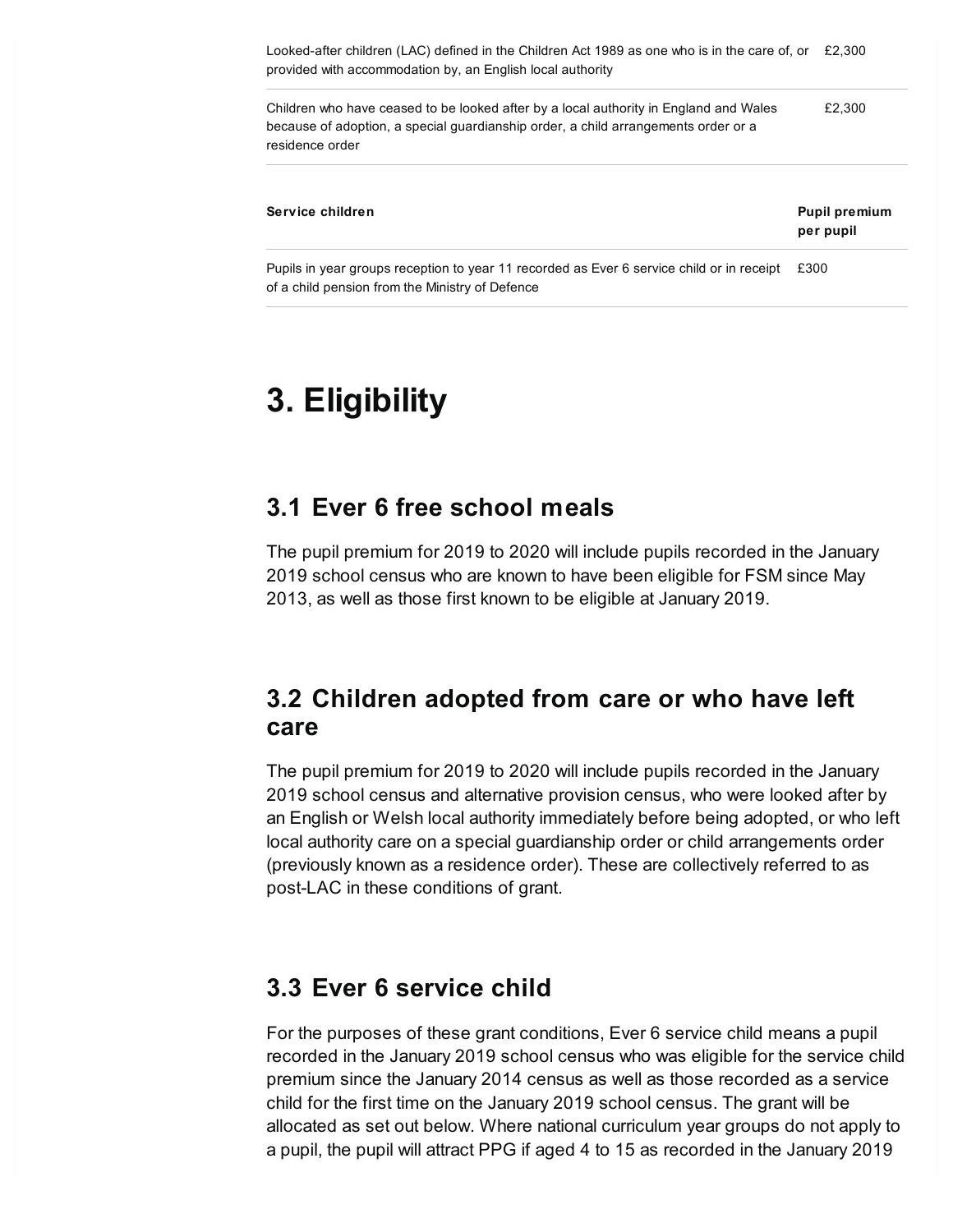## <span id="page-2-0"></span>**4. Allocations to schools**

#### **4.1 Mainstream schools**

For the purposes of these conditions of grant, mainstream school means infant, junior, primary, middle, secondary, high schools, special school and pupil referral units. It does not include general hospital schools or other alternative provision.

The Education and Skills Funding Agency (ESFA) will allocate PPG to schools and local authorities (who must allocate for each FTE pupil on the January 2019 school census, at each school they maintain) the following amounts:

- £1,320 per pupil for each Ever 6 FSM FTE pupil aged 4 and over in year groups reception to year 6, except where the pupil is allocated the LAC or post-LAC premium
- £935 per pupil for each Ever 6 FSM FTE in year groups 7 to 11, except where the pupil is allocated the LAC or post-LAC Premium
- £2,300 per pupil for each post-LAC in year groups reception to year 11
- £300 for each pupil aged 4 and over in year groups reception to year 11 who is either Ever 6 service child FTE or in receipt of pensions under the Armed Forces Compensation Scheme (AFCS) and the War Pensions Scheme (WPS)

For pupils recorded aged 5 and over on the school census, PPG will be allocated on the basis of sole and dual main registrations only.

## <span id="page-2-1"></span>**5. Maintained schools converting to academies**

Schools that are academies on 1 April 2019 will receive their PPG directly from ESFA. Local authorities should pay PPG to schools due to convert to academy status:

| Date of conversion to academy                      | Proportion of PPG paid by local authority |
|----------------------------------------------------|-------------------------------------------|
| On or by 1 September 2019                          | Five twelfths of their annual allocation  |
| After 1 September 2019 and on or by 1 January 2020 | Nine twelfths of their annual allocation  |
| After 1 January 2020                               | Their full allocation                     |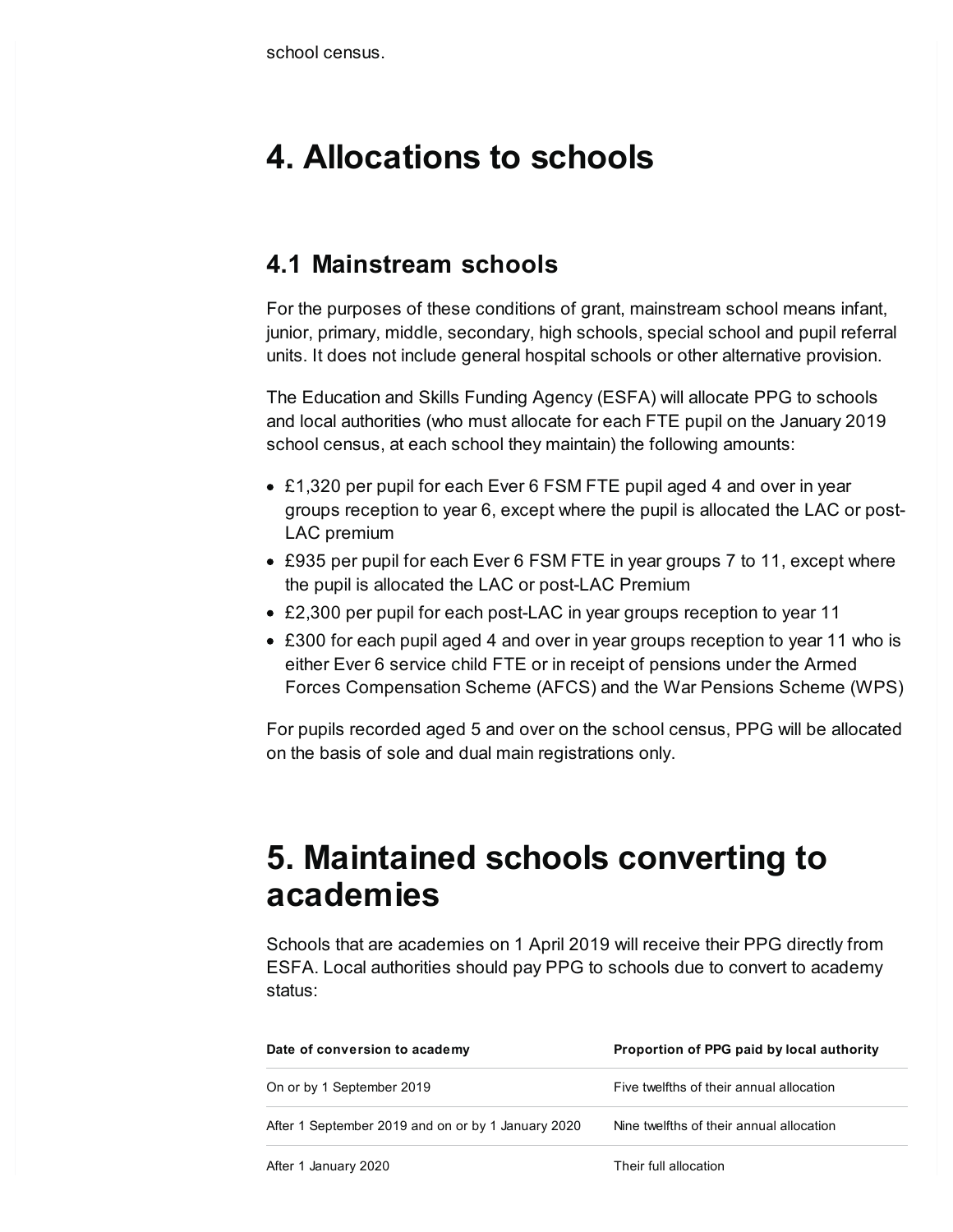ESFA will adjust the local authority's PPG allocation to reflect these conversions and the remaining allocation will be paid directly to the academy by the ESFA.

Schools federated, or to be federated, under the provisions of section 24 of the Education Act 2002, during the financial year beginning 1 April 2019 shall have grant allocated to them as if they were not federated.

Local authorities must make the grant available to their schools irrespective of any deficit relating to the expenditure of the school's budget share. PPG is not part of schools' budget shares and is not part of the individual schools budget. It is not to be counted for the purpose of calculating the minimum funding guarantee.

#### <span id="page-3-0"></span>**6. Terms on which PPG is allocated to schools**

The grant may be spent in the following ways:

- for the purposes of the school; that is, for the educational benefit of pupils registered at that school
- for the benefit of pupils registered at other maintained schools or academies
- on community facilities; for example, services whose provision furthers any charitable purpose for the benefit of pupils at the school or their families, or people who live or work in the locality in which the school is situated

The grant does not have to be completely spent by schools in the financial year beginning 1 April 2019; some or all of it may be carried forward to future financial years.

# <span id="page-3-1"></span>**7. Pupil numbers used to calculate PPG**

ESFA will calculate the allocation using:

- the number of pupils recorded on the January 2019 school census who are Ever 6 FSM (not eligible for the LAC and post-LAC premium)
- post-LAC pupils
- Ever 6 Service child FTE pupils aged 4 and over in year groups reception to year 11

The LAC numbers will be updated in December 2019 as stated below. This means that some schools could see a small reduction in the number of Ever 6 FSM pupils counted for their pupil premium allocation, if the pupil is identified as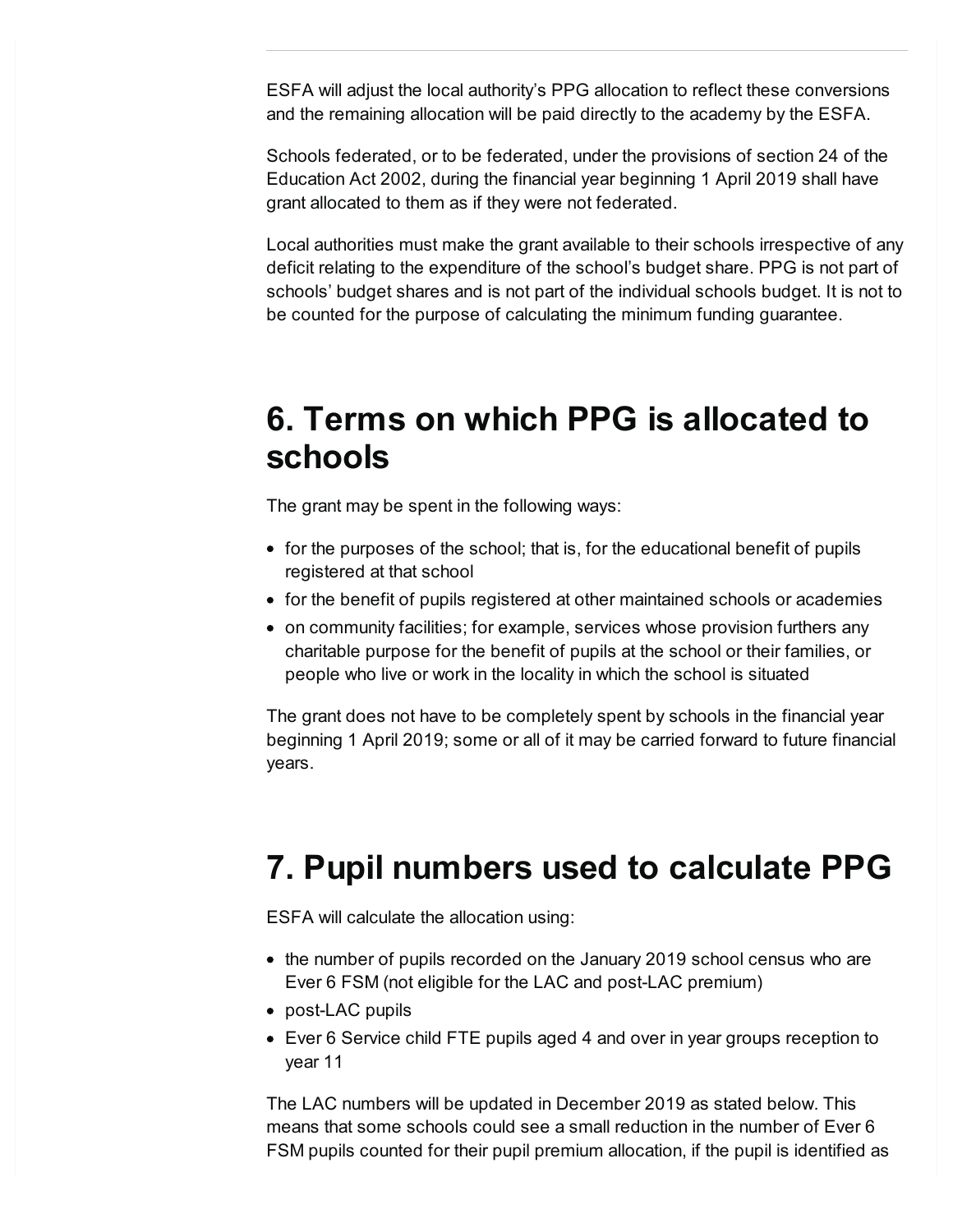LAC in the update. In these cases the schools concerned would see a reduction in their pupil premium allocation.

For new schools that open in the 2019 to 2020 financial year, ESFA will use the October 2019 school census. If a school opens after the October census, ESFA will use data from the January 2020 school census. In each case the allocation will be prorated to the proportion of the 2019 to 2020 financial year that the school is open.

Where a new school is not fully established, and at the start of the autumn term 2019, the school has been open for fewer years than the number of year groups in the school, then the school's allocation will be revised in March 2020. The revised allocation will apply the rates set out below to the increase in eligible pupils between the January 2019 school census and the October 2019 school census. The increase will be prorated by seven twelfths to reflect that the additional year groups have been in place for seven months of the financial year.

#### <span id="page-4-0"></span>**8. New schools and schools that close**

New schools that open in the 2019 to 2020 financial year will receive PPG for the proportion of the financial year for which they are open.

If a school closes during the financial year, the local authority should allocate PPG for the proportion of the financial year when the school was open.

Where a school receives pupils from schools that close or as a result of school merger, the local authority should allocate the same grant that it would have allocated to the schools that closed or merged for the remainder of the financial year. Local authorities should agree the amount a new school receives from schools that close.

## <span id="page-4-1"></span>**9. Non-mainstream schools**

ESFA allocates PPG to each local authority for Ever 6 FSM, Ever 6 service child and post-LAC pupils in general hospital schools and alternative provision (including non-maintained special schools) not maintained by the local authority but where the local authority pays full tuition fees.

Local authorities must pay PPG for pupils in non-maintained special schools and this can be allocated on a termly basis.

Local authorities may allocate PPG to other alternative provision settings or use the grant to spend specifically on additional educational support to raise the standard of attainment for the eligible pupils and eligible service children. Local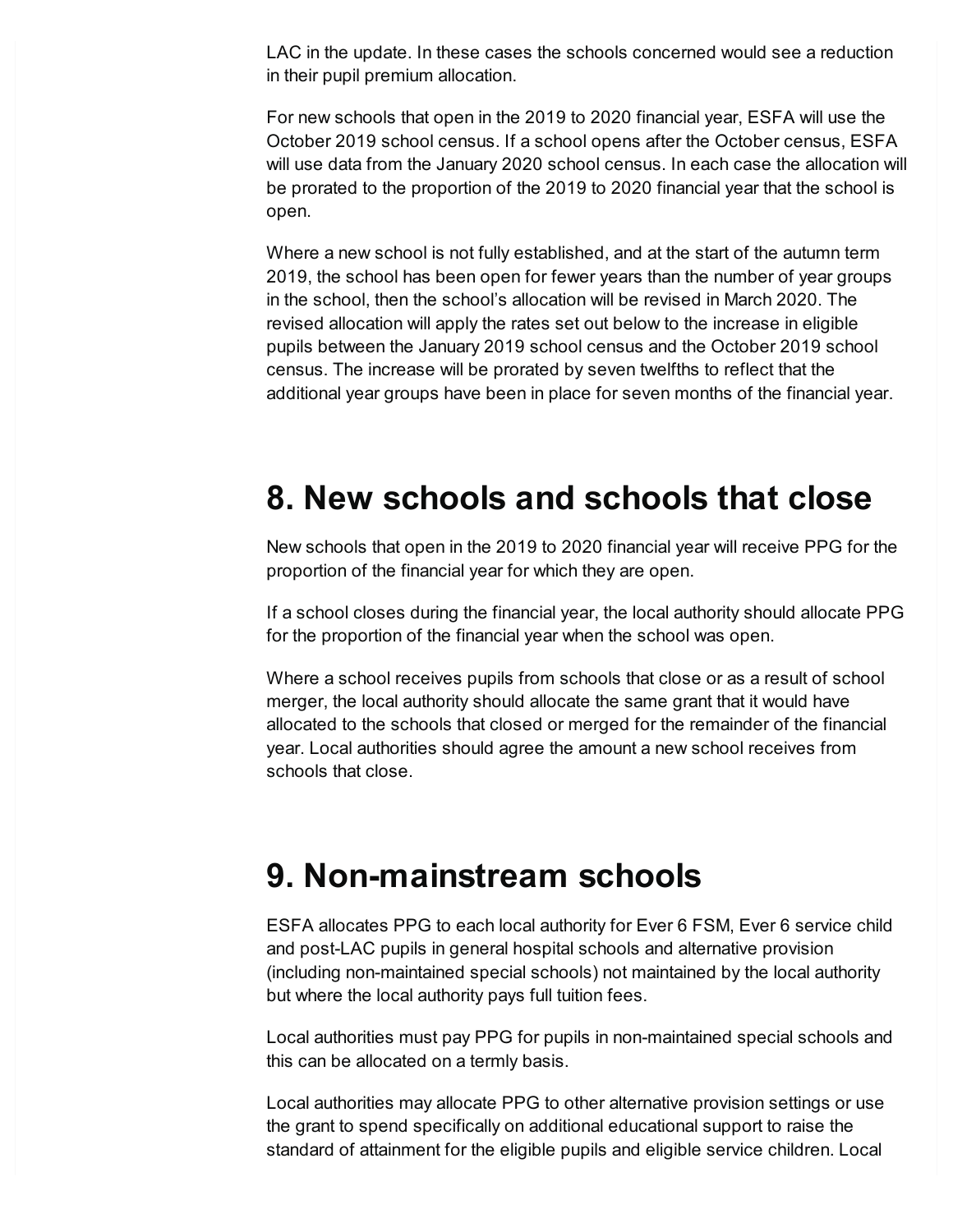authorities must consult the non-mainstream settings about how local authorities use PPG to support children educated in non-mainstream settings.

For non-mainstream schools that complete the school level annual school census (SLASC), rather than the main school census, pupil premium will be based on the number of FTE pupils recorded as FSM in the January 2019 SLASC.

## <span id="page-5-0"></span>**10. Looked-after children (LAC)**

ESFA will allocate to local authorities a provisional amount of £2,300 per child looked after for at least one day, as recorded in the March 2018 children lookedafter data return (SSDA903), and aged 4 to 15 at 31 August 2017.

ESFA will update and finalise this allocation in December 2019 based on the number of children looked after for at least one day during the year ending March 2019, as recorded in the March 2019 children looked-after data return (SSDA903), and aged 4 to 15 at 31 August 2018. This update may have an impact on some schools' allocations as set out above.

## <span id="page-5-1"></span>**11. Use of the LAC premium**

The LAC premium must be managed by the designated virtual school head (VSH) in the local authority that looks after the child, and used without delay for the benefit of the looked-after child's educational needs as described in their personal education plan.

The VSH should ensure there are arrangements in place to discuss how the child will benefit from pupil premium funding with the designated teacher or another member of staff in the child's education setting who best understands their needs. Processes for allocating funds to a child's education setting should be as simple as possible to avoid delay.

Local authorities may not carry forward funding held centrally into the financial year 2019 to 2020. Centrally-held LAC premium that has not been spent, or allocated to the child's education setting, by 31 March 2020 will be recovered.

## <span id="page-5-2"></span>**12. Allocation and payment arrangements**

PPG allocations will be confirmed in June 2019 once pupil number data from the January 2019 census has been validated and agreed. PPG will be paid to local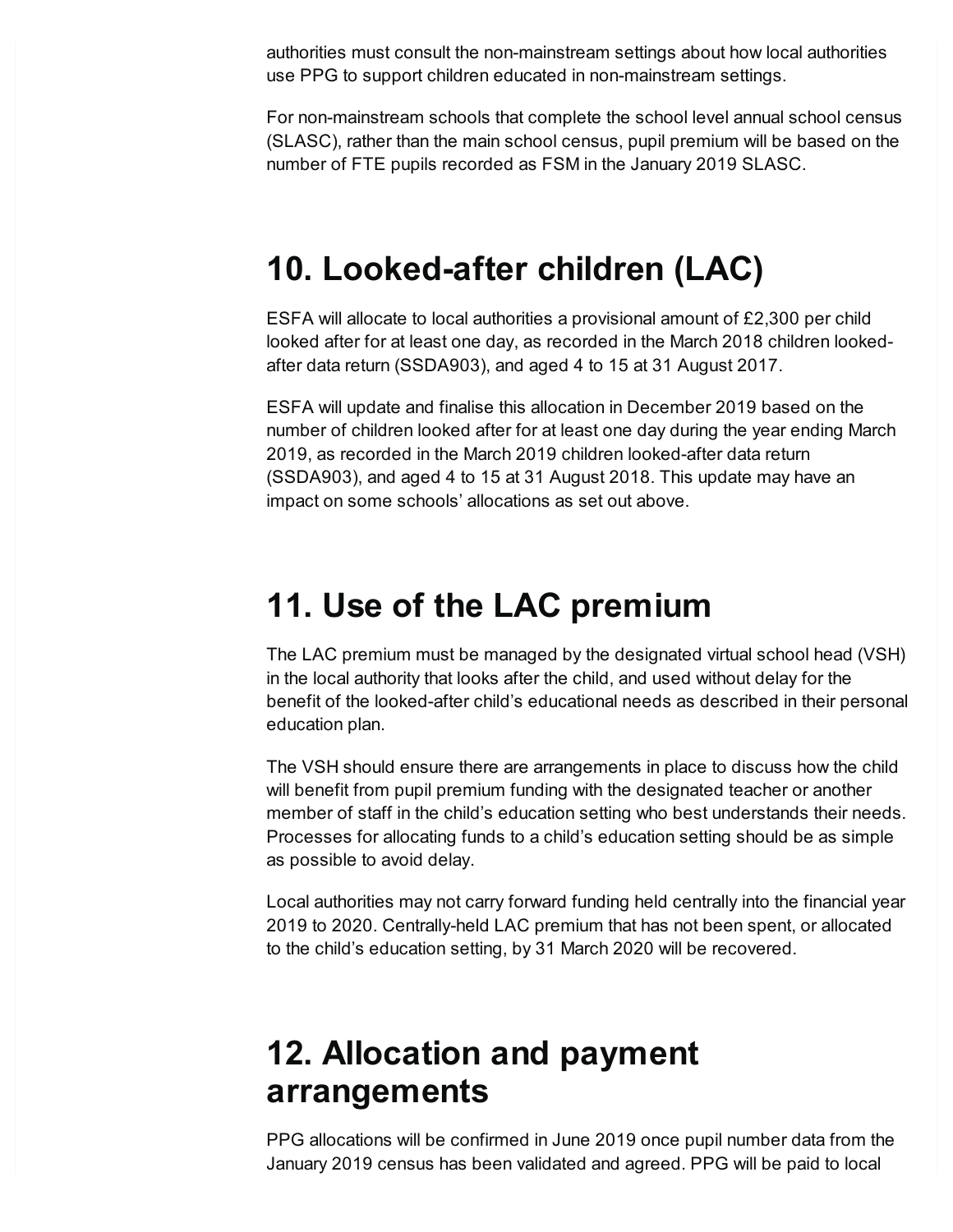authorities in quarterly instalments by:

- 28 June 2019
- 30 September 2019
- 30 December 2019
- 31 March 2020

PPG will be paid to academies and free schools in quarterly instalments on:

- 09 July 2019 for academies open at 1 April 2019
- 08 October 2019 for academies open at 1 April 2019
- 09 January 2020 for academies open at 1 September 2019
- 08 April 2020 for academies open at 1 January 2020

# <span id="page-6-0"></span>**13. Certification**

Local authorities will be required to certify that they have passed on the correct amount of funding to schools or, where funding has been spent centrally, that it has been spent in line with these conditions of grant. ESFA will issue a certification form in April 2020.

# <span id="page-6-1"></span>**14. Variation**

The basis for allocation of grant may be varied by the Secretary of State from those set out above, if so requested by the school or local authority.

# <span id="page-6-2"></span>**15. Overpayments**

Any overpayment of PPG shall be repaid by the school or local authority.

# <span id="page-6-3"></span>**16. Further information**

Books and other documents and records relating to the recipient's accounts shall be open to inspection by the Secretary of State and by the Comptroller and Auditor General.

The Comptroller and Auditor General may, under Section 6 of the National Audit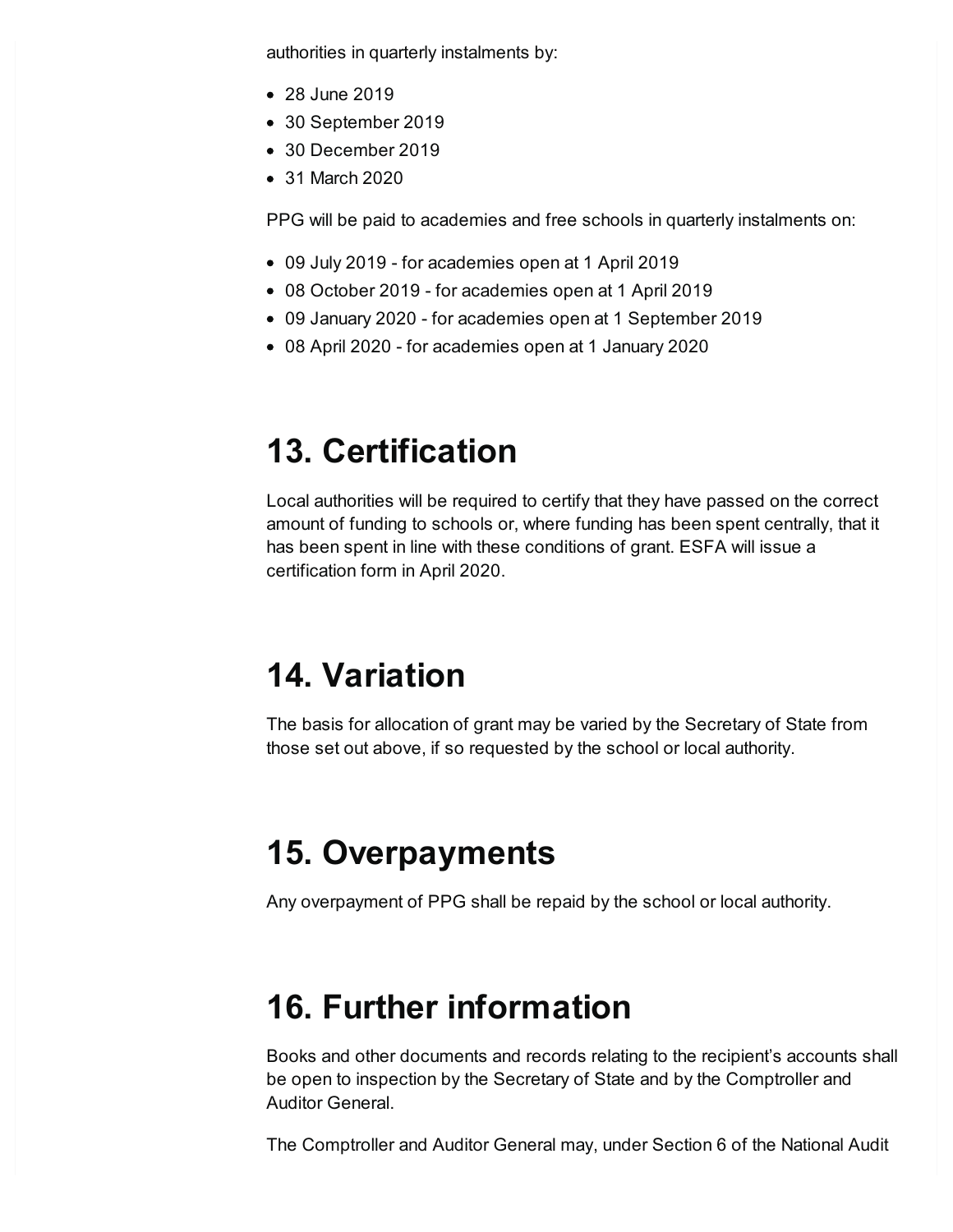Act 1983, carry out examinations into the economy, efficiency and effectiveness with which the recipient has used its resources in discharging its grant-aided activities.

Schools and local authorities shall provide information as may be required by the Secretary of State to determine whether it has complied with these conditions.

**Is this page useful?** [Yes](https://www.gov.uk/contact/govuk) [No](https://www.gov.uk/contact/govuk) Is the Table 1 and Table 1 and Table 1 and Table 1 and Table 1 and Table 1 and Table 1 and Table 1 and Table 1 and Table 1 and Table 1 and Table 1 and Table 1 and Table 1 and Table 1 and Table

#### **Prepare for EU Exit**

| Prepare your business or organisation for | Living in Europe after the UK leaves the             |
|-------------------------------------------|------------------------------------------------------|
| the UK leaving the EU                     | EU                                                   |
| Prepare for EU Exit if you live in the UK | Continue to live in the UK after it leaves<br>the EU |

#### **Services and information**

| <b>Benefits</b>                    | <b>Education and learning</b>       |
|------------------------------------|-------------------------------------|
| Births, deaths, marriages and care | <b>Employing people</b>             |
| <b>Business and self-employed</b>  | Environment and countryside         |
| Childcare and parenting            | Housing and local services          |
| Citizenship and living in the UK   | Money and tax                       |
| Crime, justice and the law         | Passports, travel and living abroad |
| Disabled people                    | Visas and immigration               |
| Driving and transport              | Working, jobs and pensions          |

#### **Departments and policy**

How [government](https://www.gov.uk/government/how-government-works) works

**[Departments](https://www.gov.uk/government/organisations)** 

**[Worldwide](https://www.gov.uk/world)** 

**[Services](https://www.gov.uk/search/services)** 

[Guidance](https://www.gov.uk/search/guidance-and-regulation) and regulation

News and [communications](https://www.gov.uk/search/news-and-communications)

Policy papers and **[consultations](https://www.gov.uk/search/policy-papers-and-consultations)** 

**[Transparency](https://www.gov.uk/search/transparency-and-freedom-of-information-releases) and** freedom of information releases